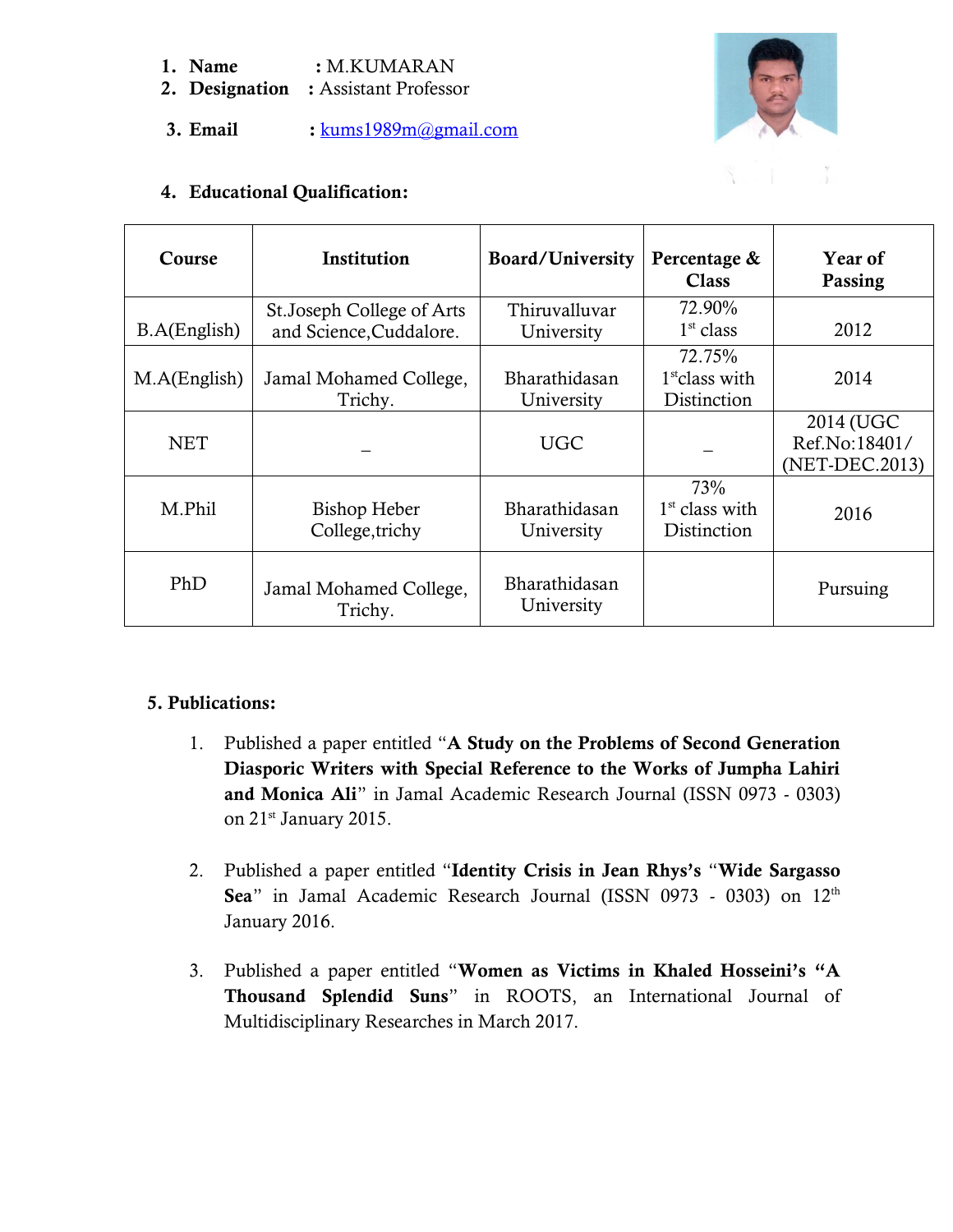## **6. Participation in Seminars and Workshops:**

- 1. Participated in a National Seminar on "Curriculum Development Strategies for Promoting Employability" conducted in St.Joseph's College,Cuddalore on  $25<sup>th</sup>$  January 2010.
- 2. Participated in a two-day Workshop titled "Hone Your Communication" conducted in Srinivasan college of Arts and Science on 9th and 10th October 2013.
- 3. Participated in a State Level Workshop on "Recent Trends and Techniques in English Language Teaching" conducted in Jamal Mohamed College on 26th February 2014.
- 4. Presented a paper in a National Seminar on "Dialectics of Diasporic Literature: Trends and Techniques" conducted in Jamal Mohamed College on 21st January 2015.
- 5. Presented a paper in a National Seminar on "Identities and Realities: Texts and Contexts in Post Colonial Literatures" on 12th January 2016.
- 6. Presented a paper in A One-Day International Conference on Canadian Studies conducted in St.Joseph's College on 1st February 2016.
- 7. Presented a paper in a Two-Days National Seminar on Partition Literature and Its Relevance to Contemporary India conducted in Periyar E.V.R. College on  $14<sup>th</sup>$  &  $15<sup>th</sup>$  March 2016.
- 8. Presented a paper in the International Seminar on Literature Explores Impediments in Society conducted in Urumu Dhanalakshmi College on 4<sup>th</sup> March 2017.
- 9. Participated in the Second National Level Faculty Development Workshop on "Teaching English with Technology" conducted in St.Joseph's College, Tiruchirappalli on 20 and  $21<sup>st</sup>$  August 2018.
- 10. Participated in a Workshop on "Recent Methodology and Research Techniques in English" conducted in V.H.N.Senthikumara Nadar College, Virdhunagar on 3rd September 2018.
- 11. Participated in a One Day National Level Workshop on "Literary Criticism: An Overview" conducted in Dr.SNS Rajalakshmi College of Arts and Science, Coimbatore on 7th September 2018.
- 12. Participated in a UGC CPE Sponsored Two Day Workshop on "Professional Development for Academic Leadership in Curriculum Design" conducted in Jamal Mohamed College on  $18<sup>th</sup>$  and  $19<sup>th</sup>$  January 2019.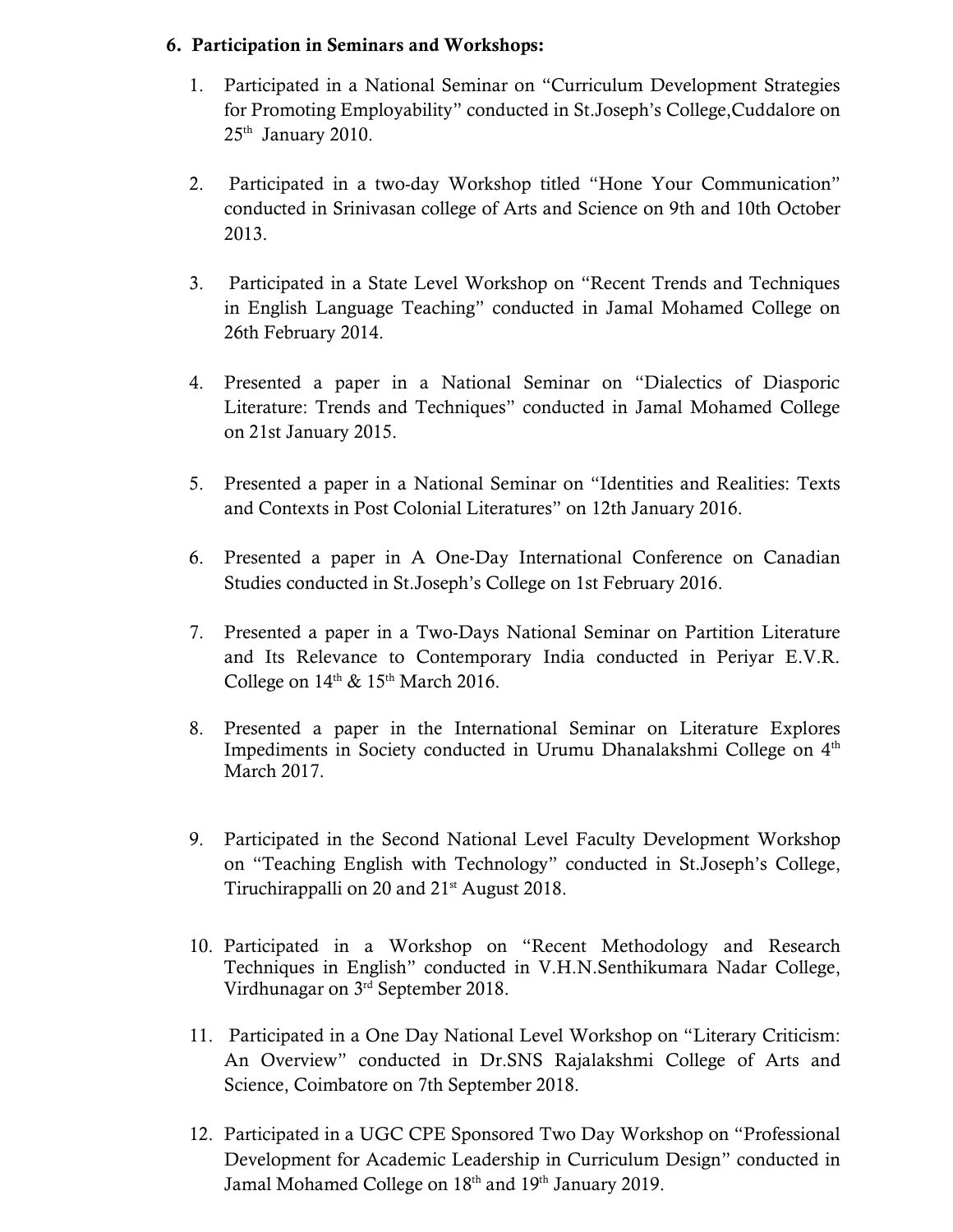- 13. Participated in Two Day National Symposium on "Digital Technologies for Research Impact and Information Quality" conducted in Department of Library and Information Science, Bharathidasan University, Tiruchirappalli on 22<sup>nd</sup> and 23<sup>rd</sup> August 2019.
- 14. Participated in the National Webinar on "Joy of Orderly living" organized by Kaamadhenu College of Arts and Science, Coimbatore on 5<sup>th</sup> May, 2020.
- 15. Participated in the Second JNU Workshop on "Empowering Teaching through Online Mode" Conducted by Jawaharlal Nehru University, Delhi on  $9<sup>th</sup>$  and  $10<sup>th</sup>$  May 2020.
- 16. Participated in the National Webinar on "Benchmarks of Research" organized by the IQAC of Loyola College of Education, Chennai on 15<sup>th</sup> May 2020.
- 17. Participated in the National Webinar entitled "Research Publication: Skills, Ethics and Misconducts" organized by the Department of Chemistry, Kumaraguru College of Technology, Coimbatore on 15<sup>th</sup> May 2020.
- 18. Participated in a One Day International Webinar on "Teaching in Corona Milieu" on 16<sup>th</sup> May 2020 conducted by Hindustan College of Arts and Science, Coimbatore.
- 19. Participated in the webinar on "Integrated Teaching of Grammar & Writing" organized by the Department of English, Sri Ramakrishna College of Arts and Science, Coimbatore on 16<sup>th</sup> May, 2020.
- 20. Participated in the International Webinar Series entitled "African Culture as Reflected in Literature" on 17<sup>th</sup> may 2020 conducted by Nallamuthu Gounder Mahalingam College, Pollachi, Tamilnadu.
- 21. Participated in a National Level webinar on "Indian Science: Covid19 Scenario" jointly organized by the Department of Mathematics, Jamal Mohamed College in association with Tamilnadu Science Forum-College Students Branch, Tiruchirappalli on 29<sup>th</sup> May 2020.
- 22. Participated in a Webinar on "Ecotheory : Naess to Estok" organized by PG and Research Department of English, Bishop Heber College(Autonomous), Tiruchirappalli on 11<sup>th</sup> June 2020.
- 23. Participated in the National Webinar Series on "Research Methodology" organized by Loyola College (Autonomous), Chennai on  $11<sup>th</sup>$  &  $12<sup>th</sup>$  June 2020.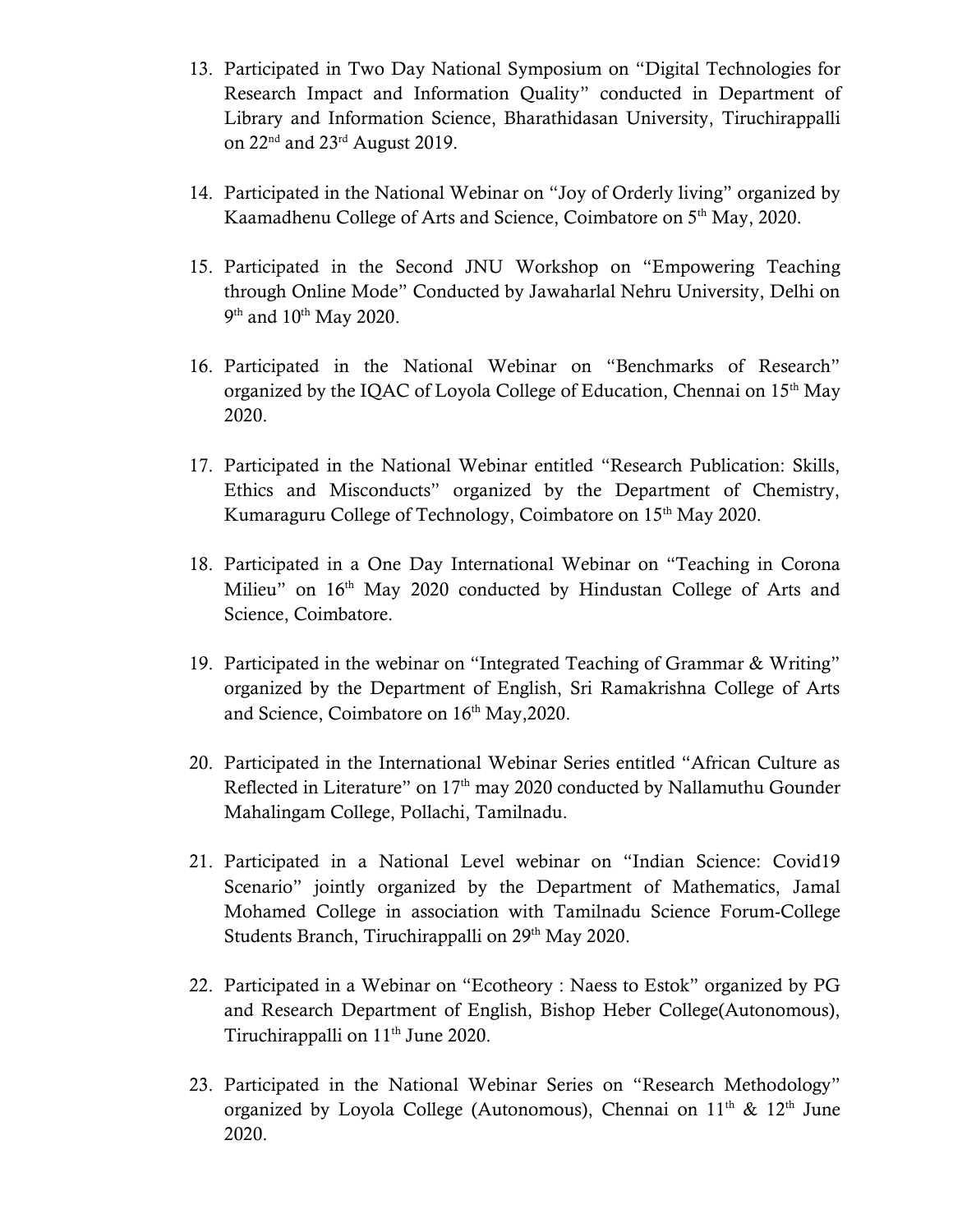- 24. Participated in the Third JNU Workshop on "Empowering Teaching through Online Mode" Conducted by Jawaharlal Nehru University, Delhi on 13<sup>th</sup> and 14th June 2020.
- 25. Participated in the Fourth JNU Workshop on "Empowering Teaching through Online Mode" Conducted by Jawaharlal Nehru University, Delhi on  $11<sup>th</sup>$  and  $12<sup>th</sup>$  July 2020.
- 26. Participated in the Webinar on "New Education Policy" organized by Internal Quality Assurance Cell, Jamal Mohamed College (Autonomous), Tirichy on  $8<sup>th</sup>$  August 2020.
- 27. Participated in the National on "New Education Policy 2020: Implications on Higher Education" jointly organized by St.Mary's College and St. Xavier's College, Vaikom on  $20<sup>th</sup>$  &  $21<sup>st</sup>$  October 2020.
- 28. Participated in the International Webinar on "The Animal Turn(s): Animals in Literature and Culture" organized by the Department of Germanic Studies, The English and Foreign Languages University, Hyderabad on 12<sup>th</sup> ,14<sup>th</sup> and 16th October 2020.
- 29. Participated in the National Webinar titled "A Woman without her Man is nothing: Understanding the Gender Equal Self" organized by St.Mary's College, Thoothukudi on 9<sup>th</sup> November 2020.
- 30. Participated in Emerald Publishing's Author Workshop "Publishing Impactful Articles" on 5<sup>th</sup> November 2020.

### **7. Participation in Faculty Development Programmes:**

- 1. Participated in A Five Day National Level E-FDP on "The Changing Faces of Language and Literature-A Digital Perspective" organized by the Department of English, Dr.M.G.R Educational and Research Institute(Deemed to be University), Chennai from  $11<sup>th</sup>$  May to  $15<sup>th</sup>$  May 2020.
- 2. Participated in the Two Weeks Faculty Development Programme on "Managing Online Classes and Co-Creating Moocs:2.0 from 18<sup>th</sup> May to 3<sup>rd</sup> June 2020 conducted by Teaching Learning Centre, Ramanujan College, University of Delhi sponsored by Ministry of Human Resource Development under the auspices of Pandit Madan Mohan Malaviya National Mission on Teaching and Teachers.
- 3. Participated in the Faculty Development Programme on "E-content Development" organized by the Internal Quality Assurance Cell, Jamal Mohamed College from 30-06-2020 to 04-07-2020.
- 4. Participated in the One Week Faculty Development Programme on "Advanced Pedagogical Techniques" conducted by Teaching Learning Centre, Ramanujan College, University of Delhi sponsored by Ministry of Human Resource